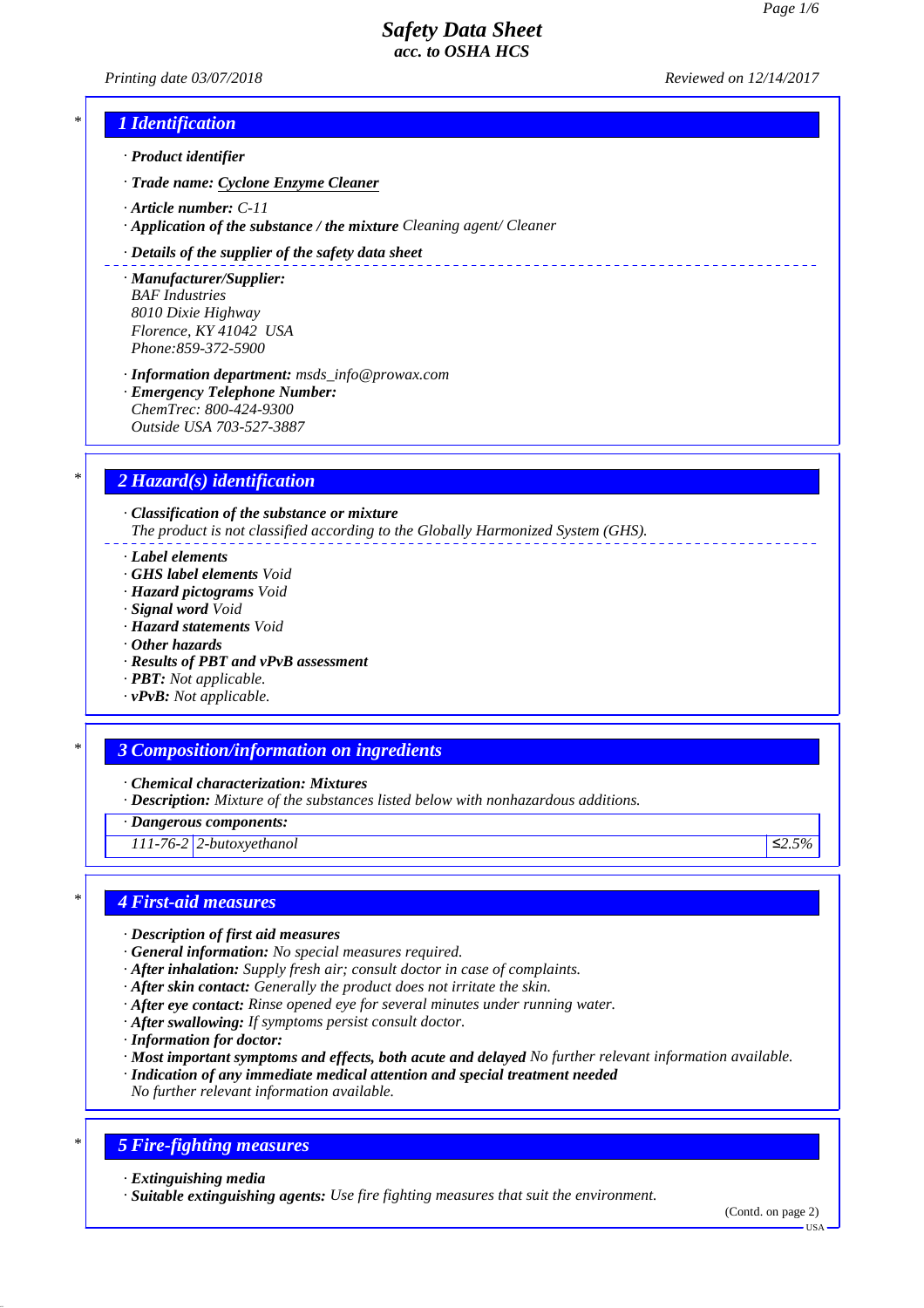*Printing date 03/07/2018 Reviewed on 12/14/2017*

(Contd. of page 1)

*Trade name: Cyclone Enzyme Cleaner*

- *· Special hazards arising from the substance or mixture No further relevant information available. · Advice for firefighters*
- *· Protective equipment: No special measures required.*

### *\* 6 Accidental release measures*

*· Personal precautions, protective equipment and emergency procedures Not required.*

- *· Environmental precautions:*
- *Dilute with plenty of water.*
- *Do not allow to enter sewers/ surface or ground water.*
- *· Methods and material for containment and cleaning up: Absorb with liquid-binding material (sand, diatomite, acid binders, universal binders, sawdust).*
- *· Reference to other sections*
- *See Section 7 for information on safe handling.*
- *See Section 8 for information on personal protection equipment.*
- *See Section 13 for disposal information.*

## *\* 7 Handling and storage*

#### *· Handling:*

- *· Precautions for safe handling No special measures required.*
- *· Information about protection against explosions and fires: No special measures required.*
- *· Conditions for safe storage, including any incompatibilities*
- *· Storage:*
- *· Requirements to be met by storerooms and receptacles: No special requirements.*
- *· Information about storage in one common storage facility: Not required.*
- *· Further information about storage conditions: None.*
- *· Specific end use(s) No further relevant information available.*

### *\* 8 Exposure controls/personal protection*

*· Additional information about design of technical systems: No further data; see item 7.*

#### *· Control parameters*

| $\cdot$ Components with limit values that require monitoring at the workplace: |                                                                                                          |  |  |  |
|--------------------------------------------------------------------------------|----------------------------------------------------------------------------------------------------------|--|--|--|
|                                                                                | 111-76-2 2-butoxyethanol                                                                                 |  |  |  |
|                                                                                | PEL Long-term value: $240$ mg/m <sup>3</sup> , 50 ppm<br>Skin                                            |  |  |  |
|                                                                                | REL Long-term value: $24 \text{ mg/m}^3$ , 5 ppm<br>Skin                                                 |  |  |  |
|                                                                                | TLV Long-term value: 97 mg/m <sup>3</sup> , 20 ppm<br><b>BEI</b>                                         |  |  |  |
|                                                                                | · Ingredients with biological limit values:                                                              |  |  |  |
|                                                                                | 111-76-2 2-butoxyethanol                                                                                 |  |  |  |
|                                                                                | BEI 200 mg/g creatinine                                                                                  |  |  |  |
|                                                                                | Medium: urine                                                                                            |  |  |  |
|                                                                                | Time: end of shift                                                                                       |  |  |  |
|                                                                                | Parameter: Butoxyacetic acid with hydrolysis                                                             |  |  |  |
|                                                                                | $\cdot$ <b>Additional information:</b> The lists that were valid during the creation were used as basis. |  |  |  |
|                                                                                | $\cdot$ Exposure controls                                                                                |  |  |  |
|                                                                                | $\cdot$ Personal protective equipment:                                                                   |  |  |  |
|                                                                                | General protective and hygienic measures:                                                                |  |  |  |
|                                                                                | The usual precautionary measures for handling chemicals should be followed.                              |  |  |  |

(Contd. on page 3)

USA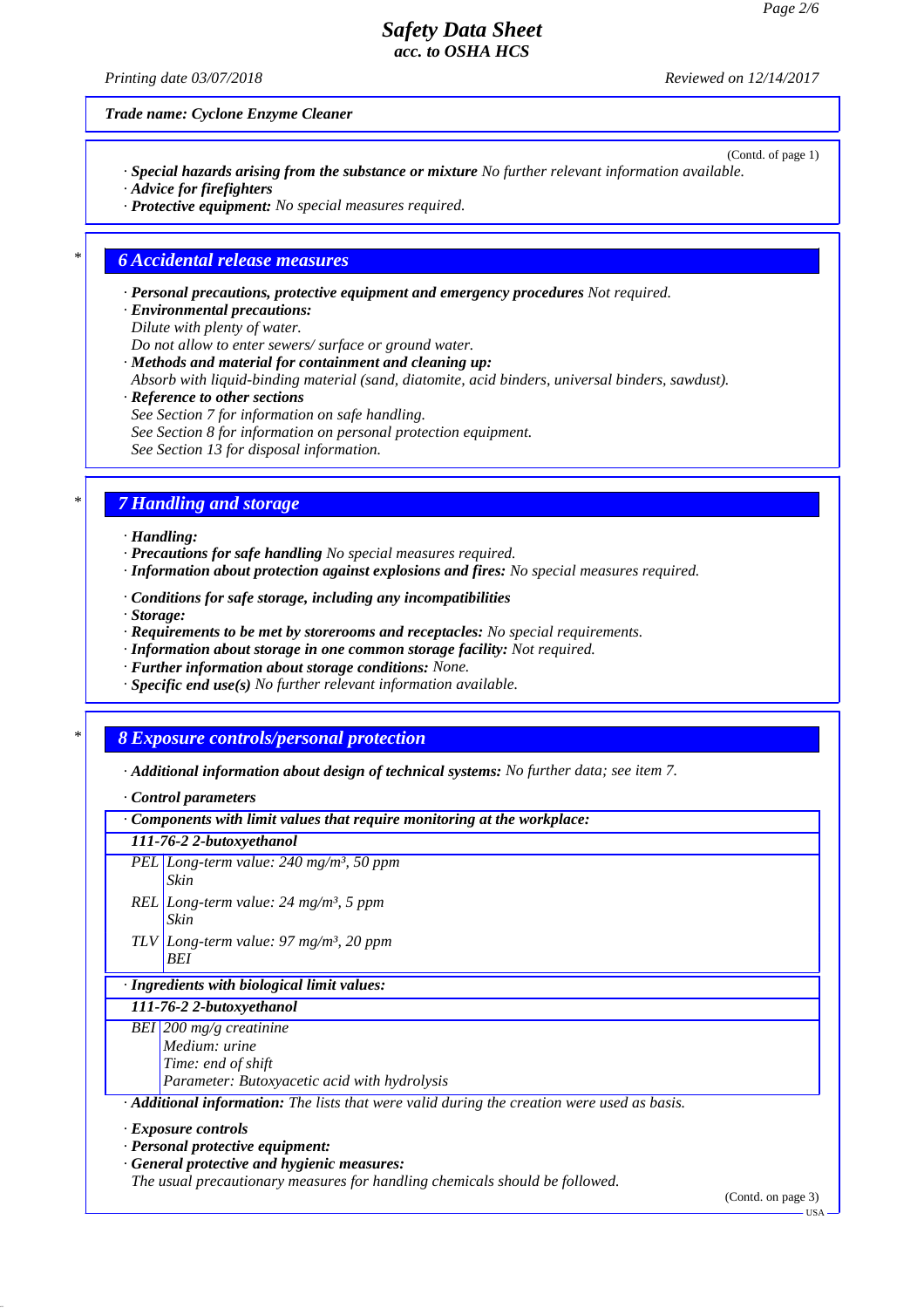*Printing date 03/07/2018 Reviewed on 12/14/2017*

(Contd. of page 2)

#### *Trade name: Cyclone Enzyme Cleaner*

*· Breathing equipment: Not required.*

*· Protection of hands:*

*The glove material has to be impermeable and resistant to the product/ the substance/ the preparation. Due to missing tests no recommendation to the glove material can be given for the product/ the preparation/ the chemical mixture.*

*Selection of the glove material on consideration of the penetration times, rates of diffusion and the degradation*

#### *· Material of gloves*

*The selection of the suitable gloves does not only depend on the material, but also on further marks of quality and varies from manufacturer to manufacturer. As the product is a preparation of several substances, the resistance of the glove material can not be calculated in advance and has therefore to be checked prior to the application.*

#### *· Penetration time of glove material*

*The exact break through time has to be found out by the manufacturer of the protective gloves and has to be observed.*

*· Eye protection: Goggles recommended during refilling.*

# *\* 9 Physical and chemical properties*

| · Information on basic physical and chemical properties<br><b>General Information</b> |                                               |  |  |  |  |
|---------------------------------------------------------------------------------------|-----------------------------------------------|--|--|--|--|
| $\cdot$ Appearance:                                                                   |                                               |  |  |  |  |
| Form:                                                                                 | Liquid                                        |  |  |  |  |
| Color:                                                                                | Light green                                   |  |  |  |  |
| $\cdot$ Odor:                                                                         | Light                                         |  |  |  |  |
| · Odor threshold:                                                                     | Not determined.                               |  |  |  |  |
| $\cdot$ pH-value at 20 $\cdot$ C (68 $\cdot$ F):                                      | 10                                            |  |  |  |  |
| Change in condition                                                                   |                                               |  |  |  |  |
| <b>Melting point/Melting range:</b>                                                   | Undetermined.                                 |  |  |  |  |
| <b>Boiling point/Boiling range:</b>                                                   | 100 °C (212 °F)                               |  |  |  |  |
| · Flash point:                                                                        | Not applicable.                               |  |  |  |  |
| · Flammability (solid, gaseous):                                                      | Not applicable.                               |  |  |  |  |
| $\cdot$ Decomposition temperature:                                                    | Not determined.                               |  |  |  |  |
| · Auto igniting:                                                                      | Product is not selfigniting.                  |  |  |  |  |
| · Danger of explosion:                                                                | Product does not present an explosion hazard. |  |  |  |  |
| $\cdot$ Explosion limits:                                                             |                                               |  |  |  |  |
| Lower:                                                                                | Not determined.                               |  |  |  |  |
| <b>Upper:</b>                                                                         | Not determined.                               |  |  |  |  |
| $\cdot$ Vapor pressure at 20 $\textdegree$ C (68 $\textdegree$ F):                    | 23 hPa (17.3 mm Hg)                           |  |  |  |  |
| $\cdot$ Density at 20 $\cdot$ C (68 $\cdot$ F):                                       | 1.0197 g/cm <sup>3</sup> (8.5094 lbs/gal)     |  |  |  |  |
| · Relative density                                                                    | Not determined.                               |  |  |  |  |
| · Vapor density                                                                       | Not determined.                               |  |  |  |  |
| $\cdot$ Evaporation rate                                                              | Not determined.                               |  |  |  |  |
| · Solubility in / Miscibility with                                                    |                                               |  |  |  |  |
| Water:                                                                                | Fully miscible.                               |  |  |  |  |
| · Partition coefficient (n-octanol/water): Not determined.                            |                                               |  |  |  |  |
| · Viscosity:                                                                          |                                               |  |  |  |  |
| Dynamic:                                                                              | Not determined                                |  |  |  |  |
| Kinematic:                                                                            | Not determined.                               |  |  |  |  |
|                                                                                       | (Contd. on page 4)                            |  |  |  |  |

USA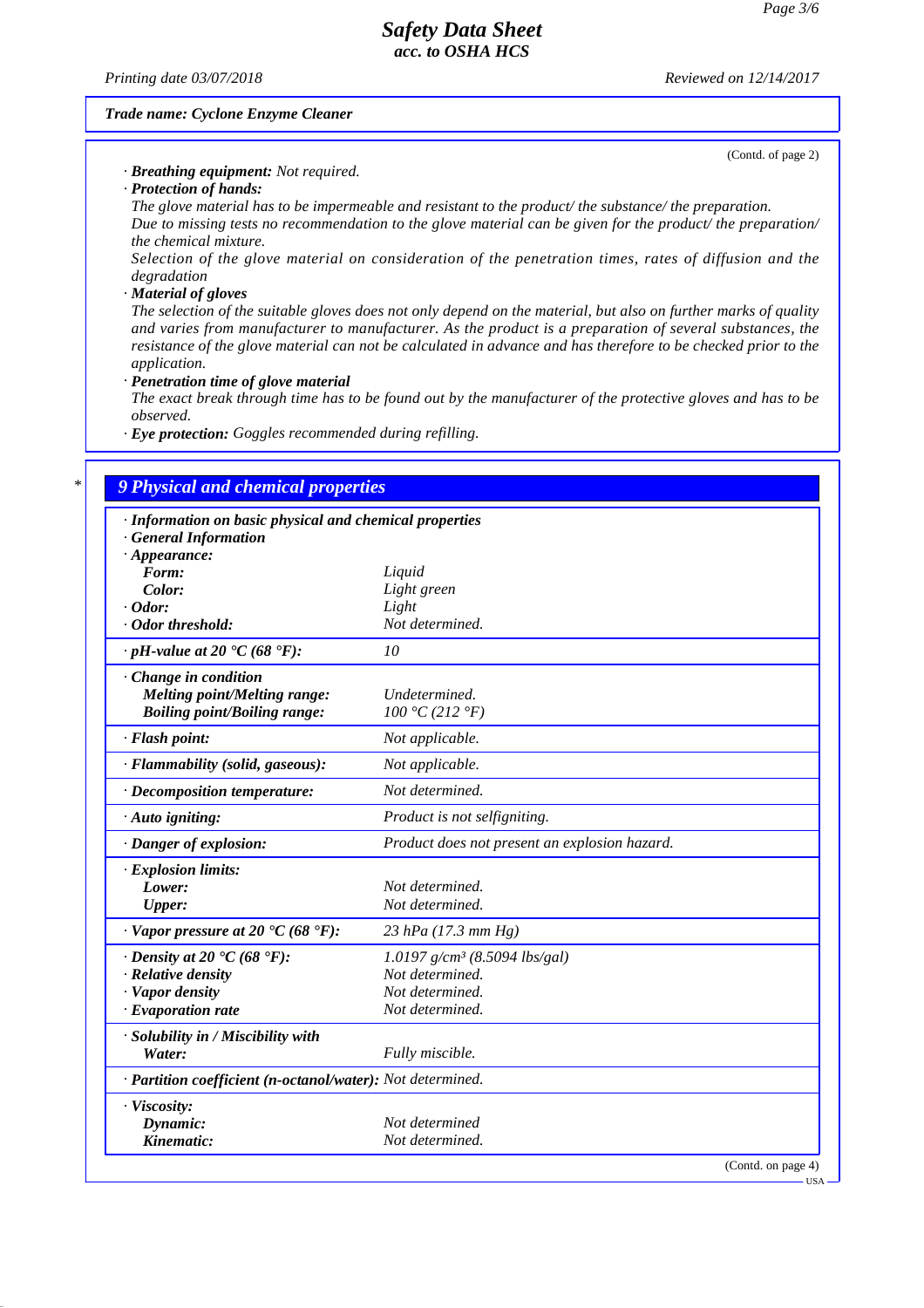*Printing date 03/07/2018 Reviewed on 12/14/2017*

*Trade name: Cyclone Enzyme Cleaner*

|                           | (Contd. of page 3)                         |
|---------------------------|--------------------------------------------|
| · Solvent content:        |                                            |
| Organic solvents:         | $1.9\%$                                    |
| Water:                    | $91.9\%$                                   |
| <b>VOC</b> content:       | $1.86\%$                                   |
| <i>Solids content:</i>    | 5.1%                                       |
| $\cdot$ Other information | No further relevant information available. |

## *\* 10 Stability and reactivity*

- *· Reactivity No further relevant information available.*
- *· Chemical stability*
- *· Thermal decomposition / conditions to be avoided: No decomposition if used according to specifications.*
- *· Possibility of hazardous reactions No dangerous reactions known.*
- *· Conditions to avoid No further relevant information available.*
- *· Incompatible materials: No further relevant information available.*
- *· Hazardous decomposition products: No dangerous decomposition products known.*

### *\* 11 Toxicological information*

- *· Information on toxicological effects*
- *· Acute toxicity:*
- *· Primary irritant effect:*
- *· on the skin: No irritant effect.*
- *· on the eye: No irritating effect.*
- *· Sensitization: No sensitizing effects known.*
- *· Additional toxicological information:*

*The product is not subject to classification according to internally approved calculation methods for preparations:*

*When used and handled according to specifications, the product does not have any harmful effects according to our experience and the information provided to us.*

*· Carcinogenic categories*

*· IARC (International Agency for Research on Cancer)*

*111-76-2 2-butoxyethanol 3* 

#### *· NTP (National Toxicology Program)*

*None of the ingredients is listed.*

*· OSHA-Ca (Occupational Safety & Health Administration)*

*None of the ingredients is listed.*

## *\* 12 Ecological information*

- *· Toxicity*
- *· Aquatic toxicity: No further relevant information available.*
- *· Persistence and degradability No further relevant information available.*
- *· Behavior in environmental systems:*
- *· Bioaccumulative potential No further relevant information available.*
- *· Mobility in soil No further relevant information available.*
- *· Additional ecological information:*
- *· General notes:*
- *Water hazard class 1 (Self-assessment): slightly hazardous for water*

*Do not allow undiluted product or large quantities of it to reach ground water, water course or sewage system.*

(Contd. on page 5)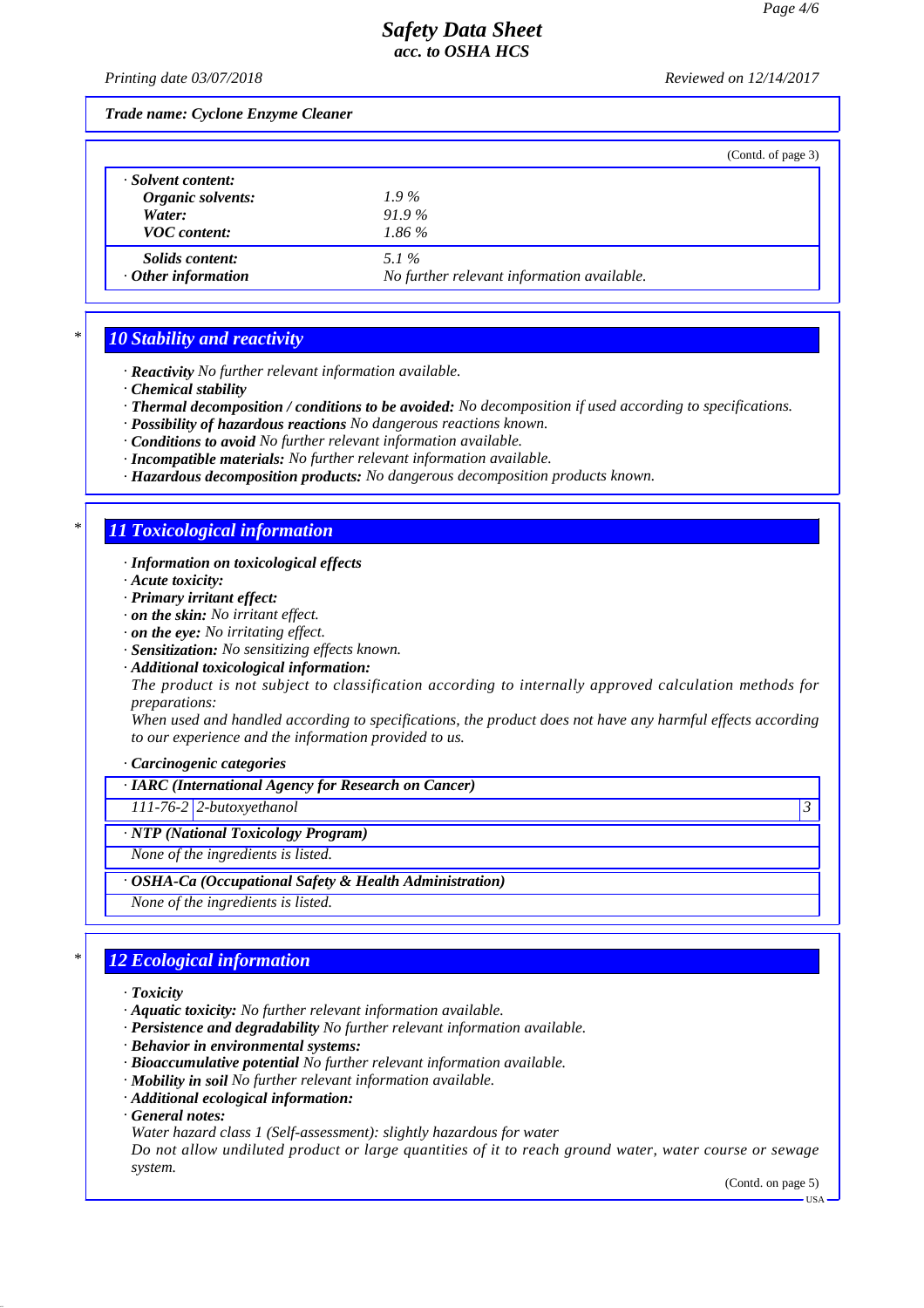*Printing date 03/07/2018 Reviewed on 12/14/2017*

*Trade name: Cyclone Enzyme Cleaner*

#### *· Results of PBT and vPvB assessment*

*· PBT: Not applicable.*

*· vPvB: Not applicable.*

*· Other adverse effects No further relevant information available.*

### *\* 13 Disposal considerations*

*· Waste treatment methods*

*· Recommendation: Smaller quantities can be disposed of with household waste.*

*· Uncleaned packagings:*

*· Recommendation: Disposal must be made according to official regulations.*

*· Recommended cleansing agent: Water, if necessary with cleansing agents.*

| $\cdot$ UN-Number                            |                 |
|----------------------------------------------|-----------------|
| · DOT, ADR, ADN, IMDG, IATA                  | Void            |
| $\cdot$ UN proper shipping name              |                 |
| · DOT, ADR, ADN, IMDG, IATA                  | Void            |
| $\cdot$ Transport hazard class(es)           |                 |
| · DOT, ADR, ADN, IMDG, IATA                  |                 |
| · Class                                      | Void            |
| · Packing group                              |                 |
| · DOT, ADR, IMDG, IATA                       | Void            |
| · Environmental hazards:                     |                 |
| · Marine pollutant:                          | $N_{O}$         |
| · Special precautions for user               | Not applicable. |
| · Transport in bulk according to Annex II of |                 |
| <b>MARPOL73/78 and the IBC Code</b>          | Not applicable. |

## *\* 15 Regulatory information*

*· Safety, health and environmental regulations/legislation specific for the substance or mixture · Sara*

*· Section 355 (extremely hazardous substances):*

*None of the ingredients is listed.*

*· Section 313 (Specific toxic chemical listings):*

*111-76-2 2-butoxyethanol*

*7758-29-4 pentasodium triphosphate*

- *· TSCA (Toxic Substances Control Act) All ingredients are listed*
- *· TSCA new (21st Century Act) (Substances not listed)*

*· Proposition 65*

*· Chemicals known to cause cancer:*

*None of the ingredients is listed.*

*· Chemicals known to cause reproductive toxicity for females:*

*None of the ingredients is listed.*

(Contd. on page 6)

(Contd. of page 4)

USA